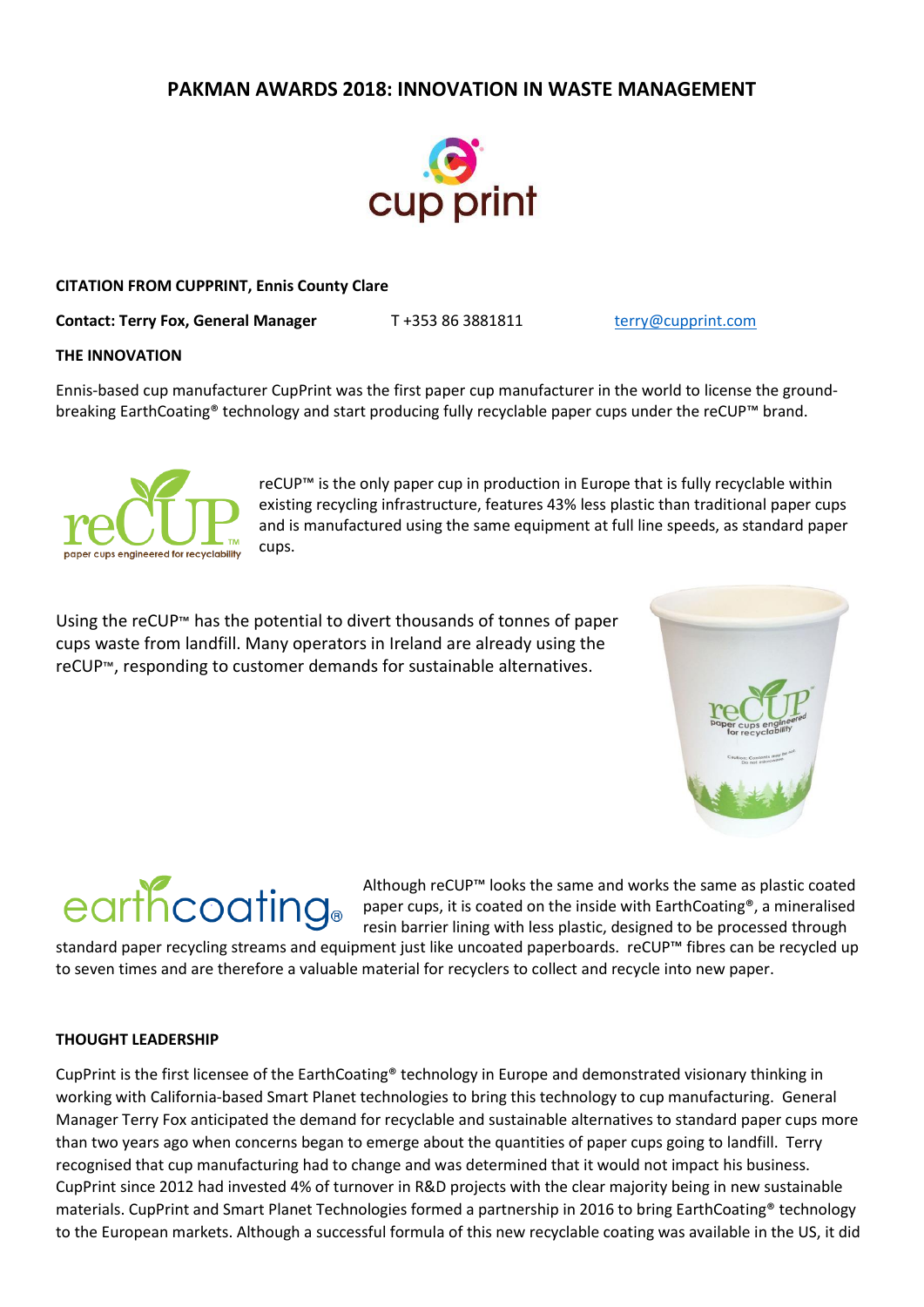not pass the European Food contact regulations. CupPrint worked directly with Smart Planet to make the necessary adjustments to bring this product in line with EU food contact regulations.

Once the technology was tested and trialled in the factory and was proven to work in the downstream supply chain for recyclers and reprocessors, CupPrint needed to plan for increased capacity, anticipating a surge in demand for the reCUP™. This led to significant investment in new technology, new production facilities and a doubling of capacity that came on stream in 2018, as the result of a 10 million Euro investment programme in partnership with Allied Irish Bank. In further development, CupPrint entered into a joint venture with global paper manufacturer Huhtamaki Group in June 2018, opening up global markets and new sectors to the CupPrint proposition.



**Minister for Jobs and Enterprise Pat Breen, AIB Bank and CupPrint team turning first sod on extension.** 

### **FLAWLESS EXECUTION**

CupPrint commenced manufacture of the reCUP™ in October 2017, with initial orders from Applegreen, Butlers and Bewleys**.** The significance of using EarthCoating® technology is that is works exactly the same on the production run as producing standard paper cups, so CupPrint did not have to change the way it produced the cups. Costs are similar and production times remain the same - all that changes is the resin used for the lining of the paper cup.



L-R Mary Dilger, Sales Manager, CupPrint, Minister Pat Breen, General Manager, Terry Fox



Terry Fox shows Minister Breen the CupPrint production line

Production of the reCUP™ has grown rapidly with one million cups produced in March 2018, three million in June and an impressive 10 million in July. Through the marketing efforts of CupPrint, which has included internal sales briefings, external networking and briefings, social media and a new PR campaign, demand from customers in Ireland and the UK is growing exponentially and CupPrint's European office, based in Stuttgart, is also experiencing growing demand for the reCUP™.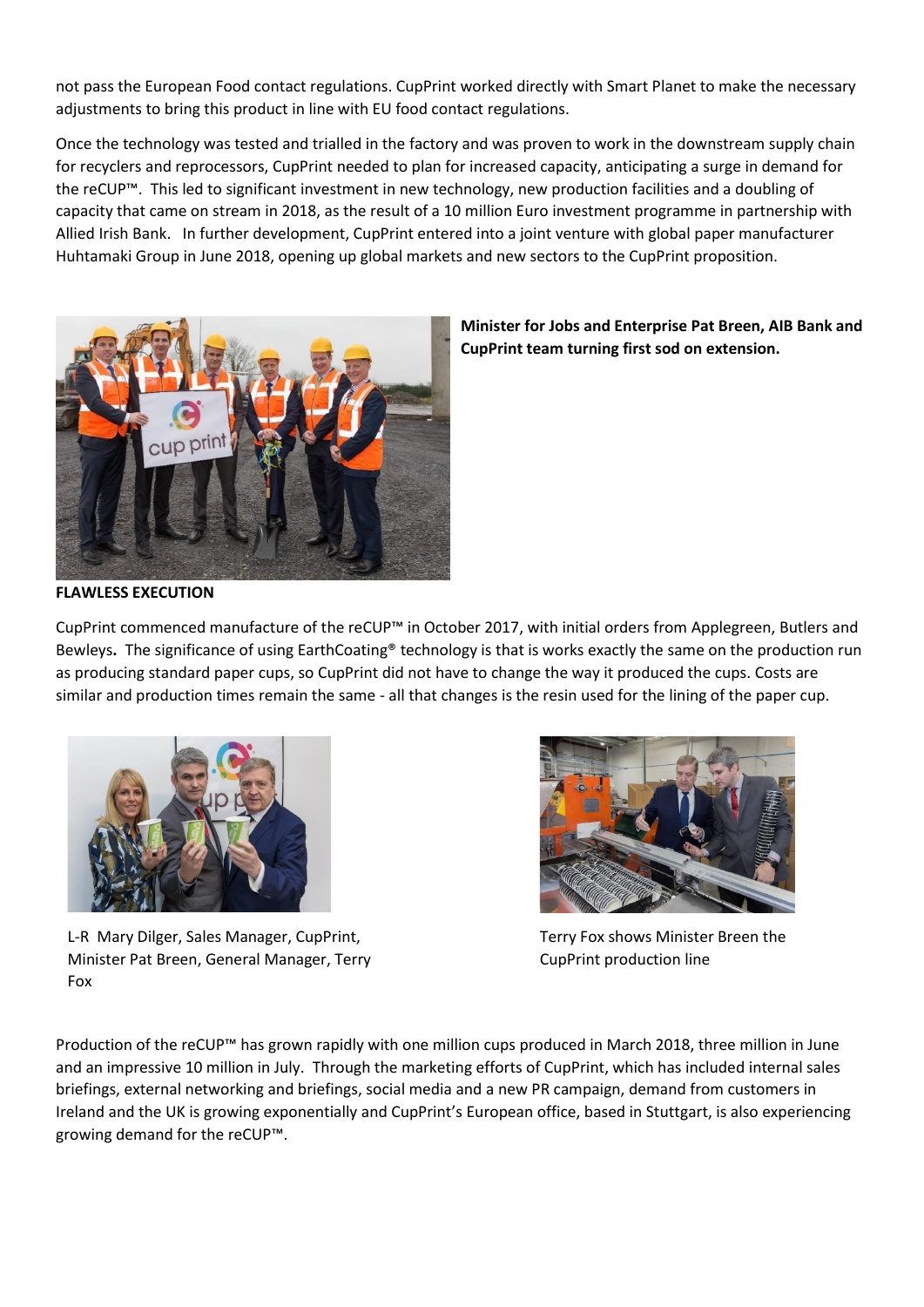## **PackagingNews Cup Print reaches million reCUPs**

### milestone

Irish coffee cup manufacturer Cup Print has announced it has produced one million recyclable reCUPs.

# **PackagingN**

#### Recyclable reCUP reaches 10 million milestone

Production of the recyclable reCUP paper cup reached 10 million cups last



### **DELIVERABLE RESULTS**



The number of customers using reCUPs has grown significantly over the past 10 months with some major brand names adopting it as their cup of choice.

Leading Irish forecourt retailer Applegreen switched to reCUPs in the summer of 2018.

Conor Lucey, head of operations at Applegreen Plc said: "At Applegreen we are extremely passionate about reducing our impact on the environment and we are delighted to be able to make the switch and play our part in reducing nonrecyclable waste."

Ireland's premier chocolate business, Dublin based Butlers, also switched to the reCUP™ for its 20 Butlers Chocolate Cafes. It intends to roll out supply to its international stores as soon as possible.

Michelle McBride, Retail Director at Butlers said: "We're constantly looking at how to reduce our impact on the planet and have every area of our operation under scrutiny. We've been looking at paper cups and trying to find a solution that works for the environment, our customers and our business. We're delighted to find the solution right here in Ireland as our new recyclable paper cups are being made for us by CupPrint in Ennis, County Clare. Switching cups to the 100% recyclable cup fits perfectly with our sustainability strategy and our ethical principles."



Production of the reCUP™ topped 10 million cups in July 2018 and continues to grow as more and more customers and distributors add the reCUP™ to their portfolio.

Leading UK distributor Bunzl Catering Supplies has listed the reCUP™ and sees it as a key element in its offering to customers. Tony Sullivan, Purchasing Director for Bunzl Catering Services said: "Stocking the reCUP™ enables us to offer our customers another choice in the quest to improve coffee cup recycling and reduce plastics. Many of our customers, from hotels and golf clubs to stadia and coffee retailers are currently reviewing their plastic footprint and the reCUP™ offers them a positive alternative to standard paper cups for situations where paper cups are still the best choice."

Bunzl has recently supported the reCUP™ with a blog on its website:

<https://www.bunzlcatering.co.uk/innovative-recup-tops-10-million-production/>